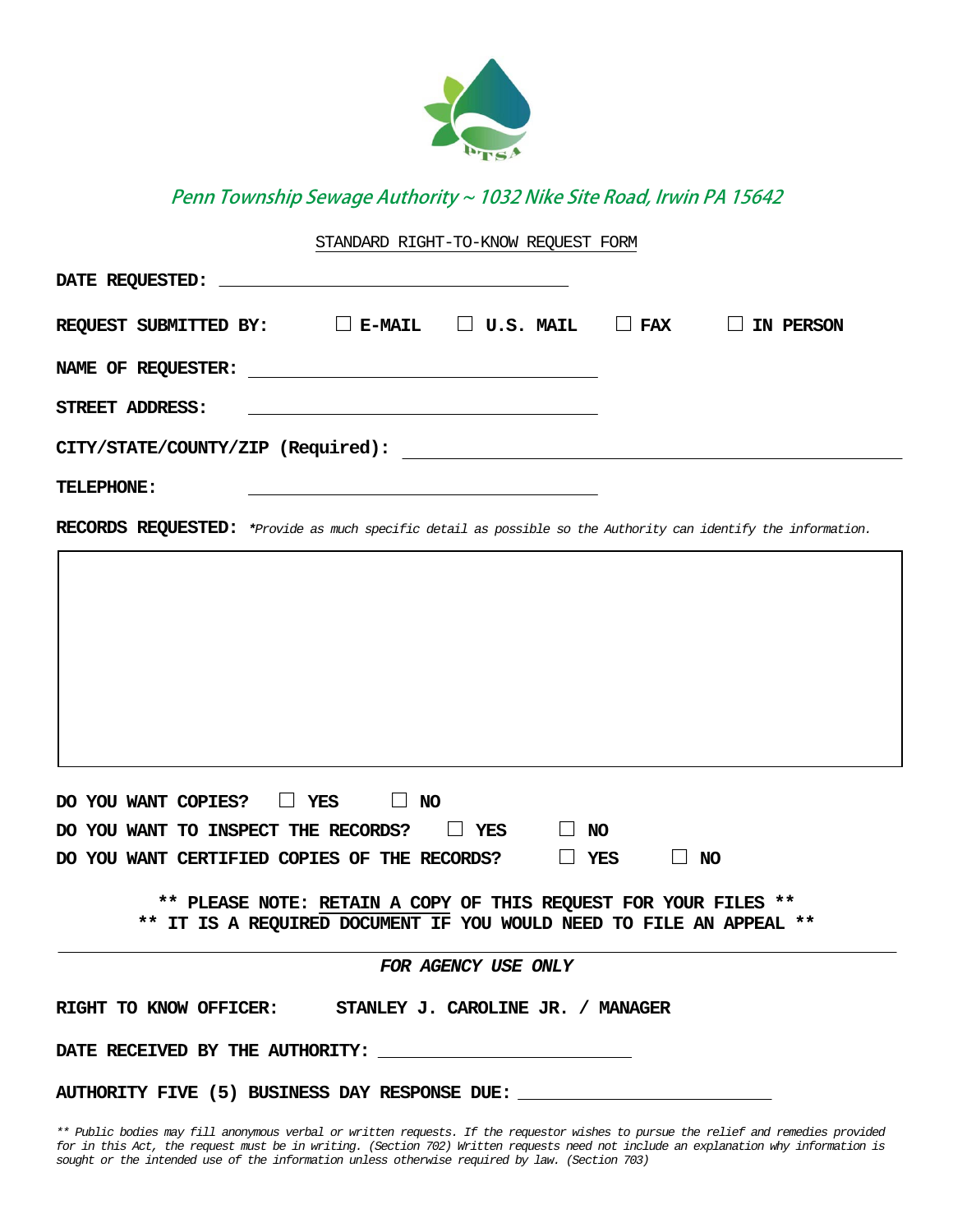# **Public Records Request**

# **Penn Township Sewage Authority's Public Records Access Policy**

Resolution No. 68 sets forth PTSA's policy for requesting and processing public records requests in accordance with Pennsylvania's Right-To-Know Law, Act 3 of 2008. Questions regarding this policy should be directed to the PTSA Open Records Officer at 724-744-4333.

All requests for review and/or duplication of public records shall be submitted to the Authority in writing. Use the Authority's Public Records Review/Duplication Request Form.

Written requests may be submitted to the Authority in one of the following manners:

IN PERSON (Hand Delivered) to: Penn Township Sewage Authority **Attention:** Open Records Officer 1032 Nike Site Road Irwin, PA 15642

BY MAIL: Same as above.

BY E-MAIL: stan@ptsewage.com

BY FAX: 724-744-0505

For denied or partially denied requests, the requester has the right to appeal the denial in writing to:

> Terry Mutchler, Executive Director Office of Open Records Commonwealth Keystone Building 400 North Street, 4<sup>th</sup> Floor Harrisburg, PA 17120 717-346-9903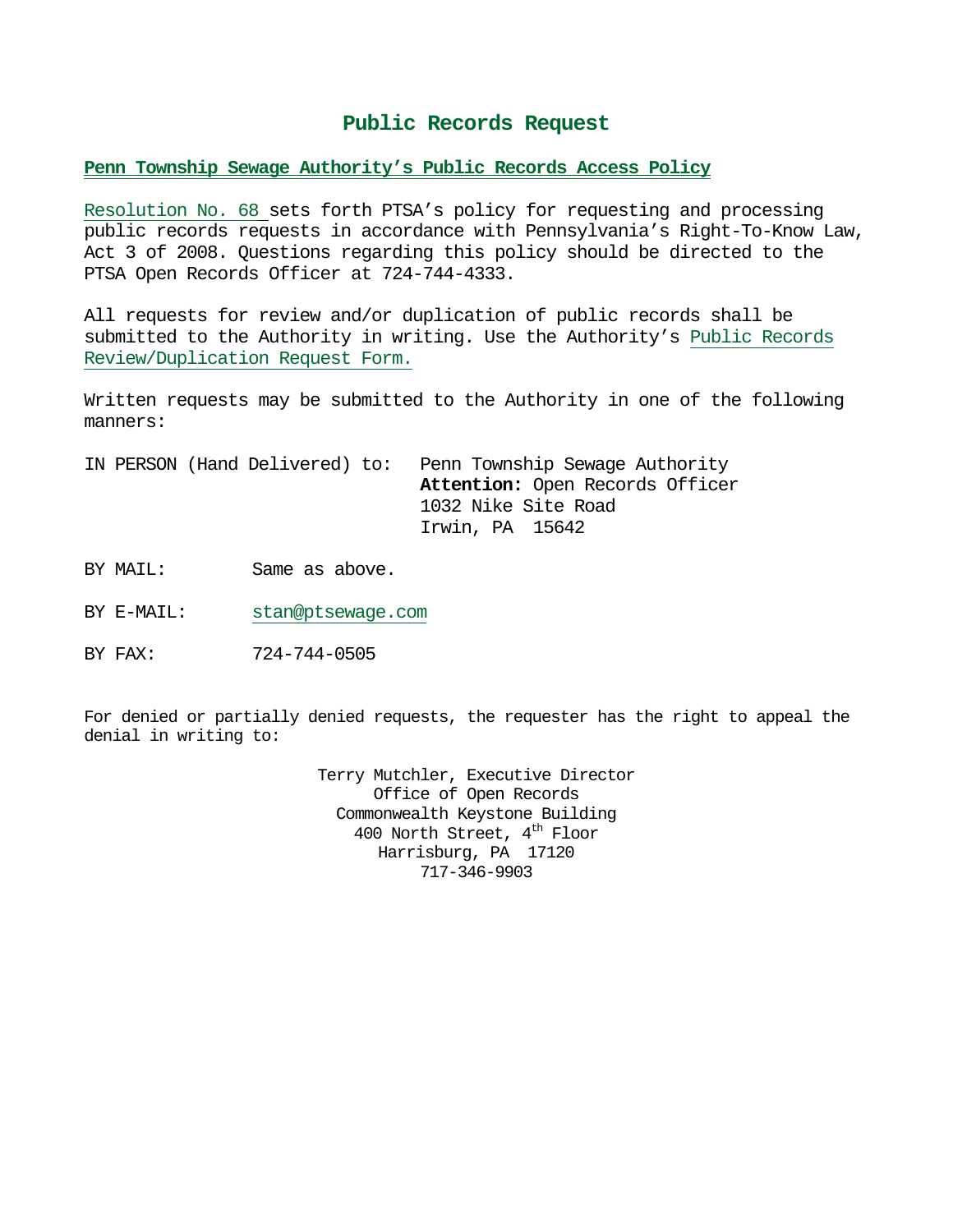# **RESOLUTION NO. 68**

 $\ddot{\phantom{a}}$ 

 $\langle \sigma_{\rm V} \rangle$ 

٦

# ORIGINAL RESOLUTION NO.: RESOLUTION NO. 68

| Date of Adoption:                    | January 20, 2009                                                                                                                              |
|--------------------------------------|-----------------------------------------------------------------------------------------------------------------------------------------------|
|                                      |                                                                                                                                               |
| <b>Effective Date of Resolution:</b> | January 20, 2009                                                                                                                              |
|                                      |                                                                                                                                               |
| Purpose:                             | Promulgating regulations and policies to implement the<br>Pennsylvania Right-To-Know Law, Act 3 of 2008, 65<br>P.S. $\S$ $\S$ 67.101 et. seq. |
|                                      |                                                                                                                                               |
| Short Title Name:                    | Right-To-Know Resolution                                                                                                                      |
| History of Amendment:                | None                                                                                                                                          |
|                                      |                                                                                                                                               |

 $\ddot{\phantom{a}}$ 

 $\bar{\lambda}$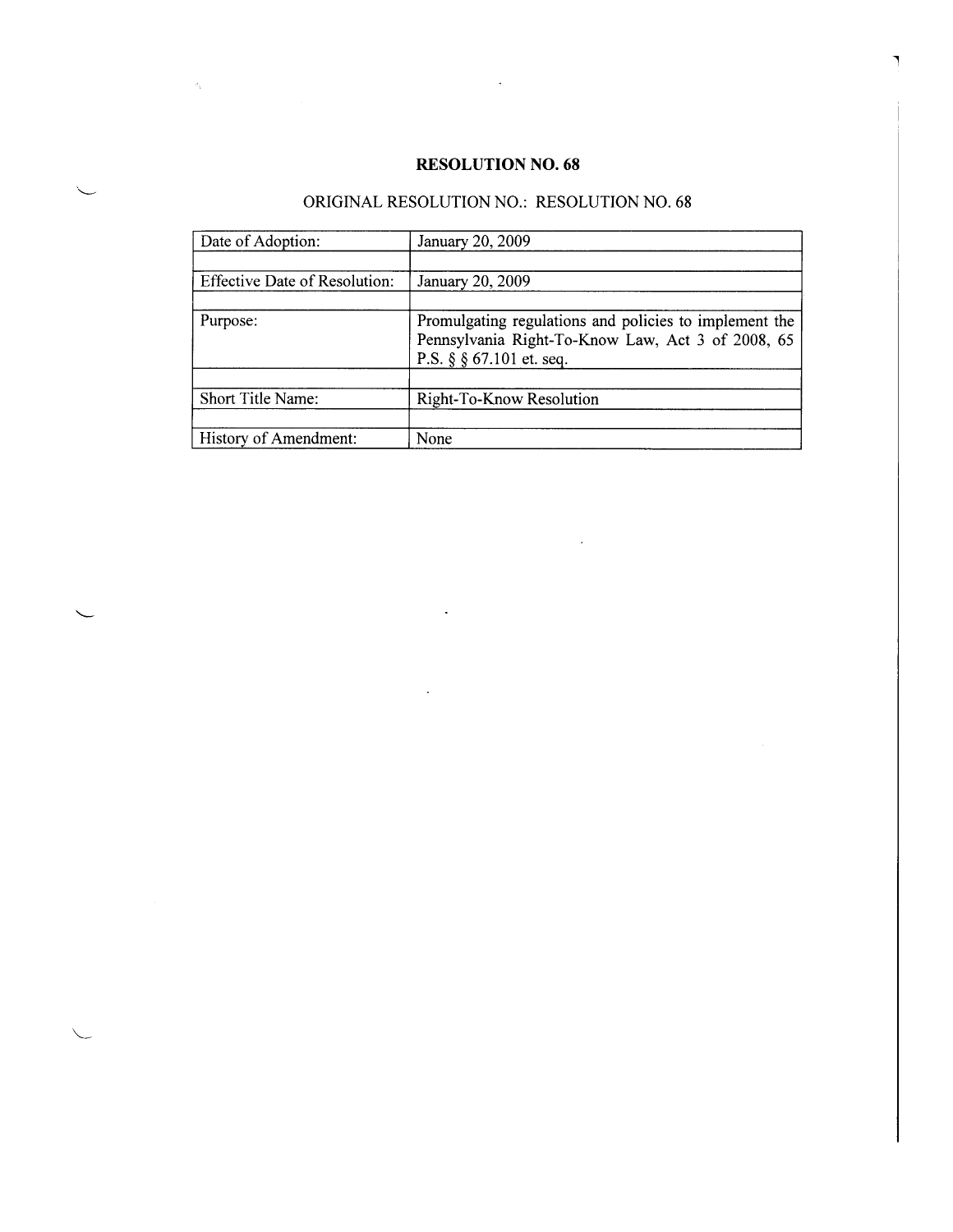# **RESOLUTION NO. 68**

#### PENN TOWNSHIP SEWAGE AUTHORITY

# A RESOLUTION PROMULGATING REGULATIONS AND POLICIES TO IMPLEMENT THE PENNSYLVANIA RIGHT-TO-KNOW LAW, ACT 3 OF 2008, 65 P.S. SECTIONS 67.101 ET. SEQ.

The Penn Township Sewage Authority (herein "Authority") does hereby adopt this Resolution promulgating regulations and policies to implement the Pennsylvania Right-To-Know Law, Act 3 of 2008, 65 P.S. §§ 67.101 et. seq.

WHEREAS, Act 3 of 2008 (65 P.S. §§ 67.101 et. seq.), known as the Right-to-Know Law (herein "RTKL"), became effective January 1, 2009; and,

WHEREAS, pursuant to Section 102 of RTKL (65 P.S. § 67.102), the Authority is a local agency subject to the RTKL; and,

WHEREAS, the Authority recognizes that in order to have transparency in its actions, it is important that public records of the Authority be readily open and available to the public; and,

WHEREAS, the Authority desires to promulgate regulations and policies to implement the RTKL as provided for in Section 504 of the RTKL (65 P.S. § 67.504); and,

WHEREAS, the Authority recognizes that the RTKL provides that certain records are privileged, confidential, or otherwise exempt from access and disclosure; and,

WHEREAS, the Authority hereby declares its intent to comply with the RTKL and to promulgate regulations and policies governing access to and duplication of public records kept or maintained by the Authority in accordance with the RTKL.

 $\mathbf{1}$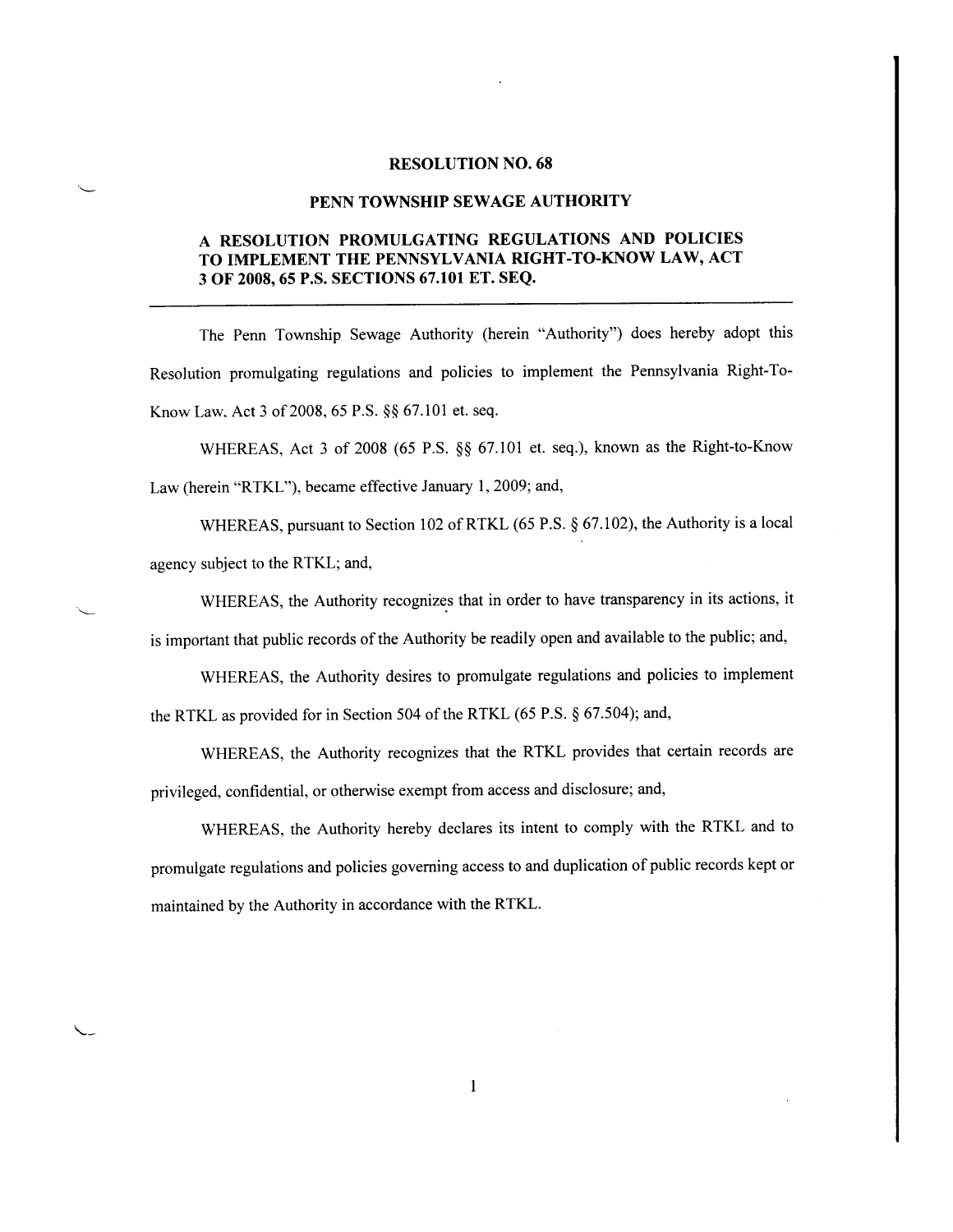NOW THEREFORE, BE IT RESOLVED AND IT IS HEREBY RESOLVED AS **FOLLOWS:** 

# **Section 1 Definitions**

Unless the context clearly indicates otherwise, words and phrases used in this Resolution which are also defined in Section 102 of the RTKL  $(65 P.S. \S 67.102)$  shall have the meaning as given in Section 102 of the RTKL.

# **Section 2** Policy

It is the policy of the Authority that all records of the Authority are presumed to be public records unless the record is exempt under Section 708 of the RTKL, the record is subject to a privilege, the record is confidential, or the record is exempt from disclosure under any other Federal or State law or regulation or judicial order or decree. All public records are available for inspection and/or duplication in accordance with the RTKL, this Resolution and all applicable administrative regulations adopted by the Office of Open Records of the Commonwealth of Pennsylvania (hereinafter "Office of Open Records"). The Authority recognizes that it is the Authority's burden to prove by a preponderance of the evidence that a record is not a public record.

# **Section 3 Open-Records Officer**

The Authority's Manager is hereby designated as the Authority's Open-Records Officer and shall be responsible to:

- Receive requests submitted to the Authority under the RTKL.  $A<sub>1</sub>$
- Direct requests to other appropriate persons within the Authority or to appropriate **B.** persons in another agency.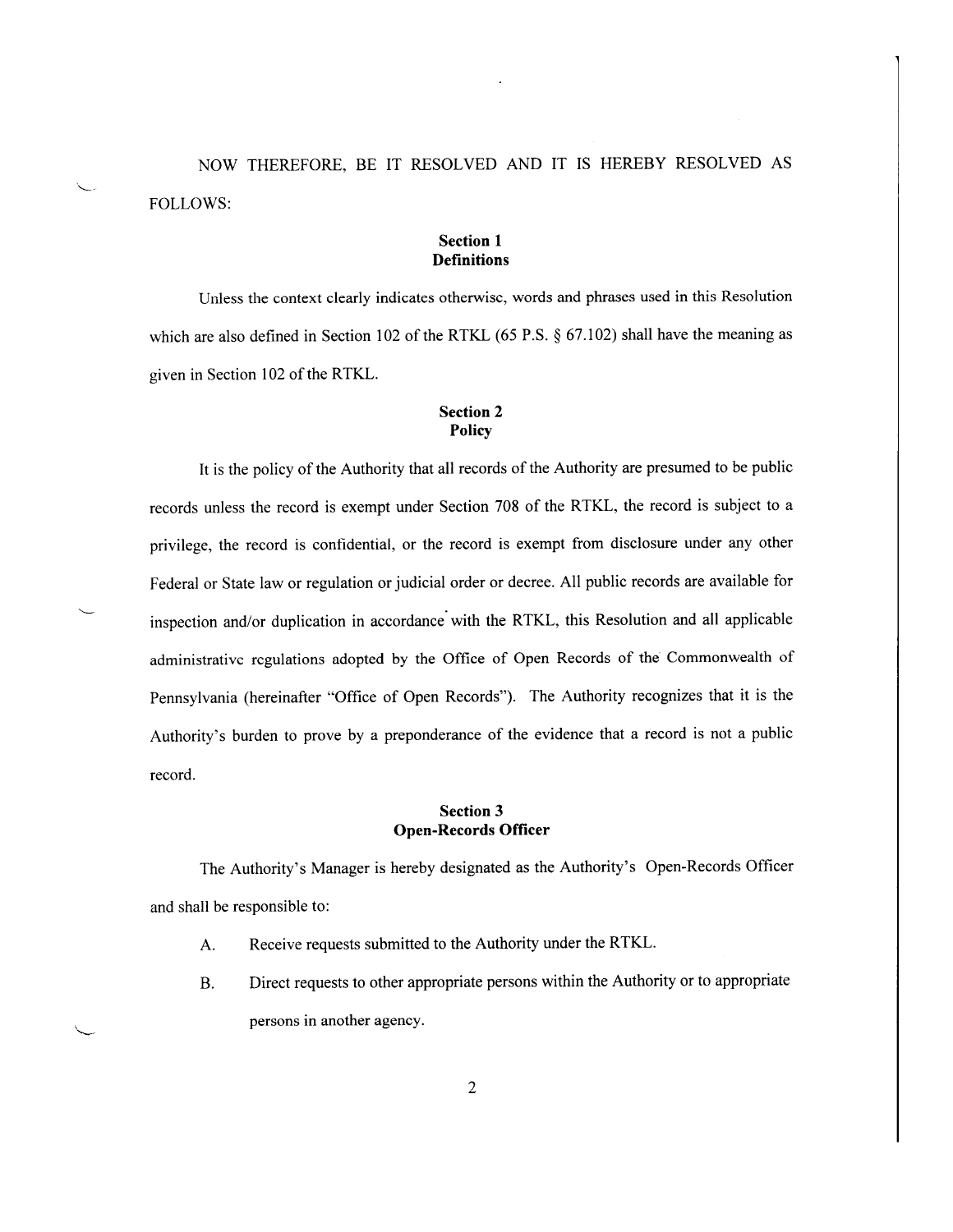- $C.$ Track the Authority's progress in responding to requests.
- Issue interim and final responses under the RTKL. D.
- Upon receipt of a written request for a public record, including a financial record, E. the Open-Records Officer shall:
	- 1. Stamp the date of the receipt of the written request on the written request.
	- $2.$ Compute the day on which the five- business day period under Section 901 of the RTKL to respond will expire and make a notation of that date on the written request.
	- Maintain an electronic or paper copy of the written request, including all  $3.$ documents submitted with the written request until the request has been fulfilled.
	- If the written request is denied, the written request shall be maintained for 4. thirty (30) days. If an appeal is filed, the written request and records requested shall be maintained until a final determination is issued under Section 1101 (b) of the RTKL or the appeal is deemed denied.
	- 5. Create a file of all written requests which shall include the date of the request, the documents requested, the requestor's name, and the date the request was fulfilled or denied.

#### **Section 4 General Provisions**

All requests for access to a public record, including a financial record, shall be in A. writing.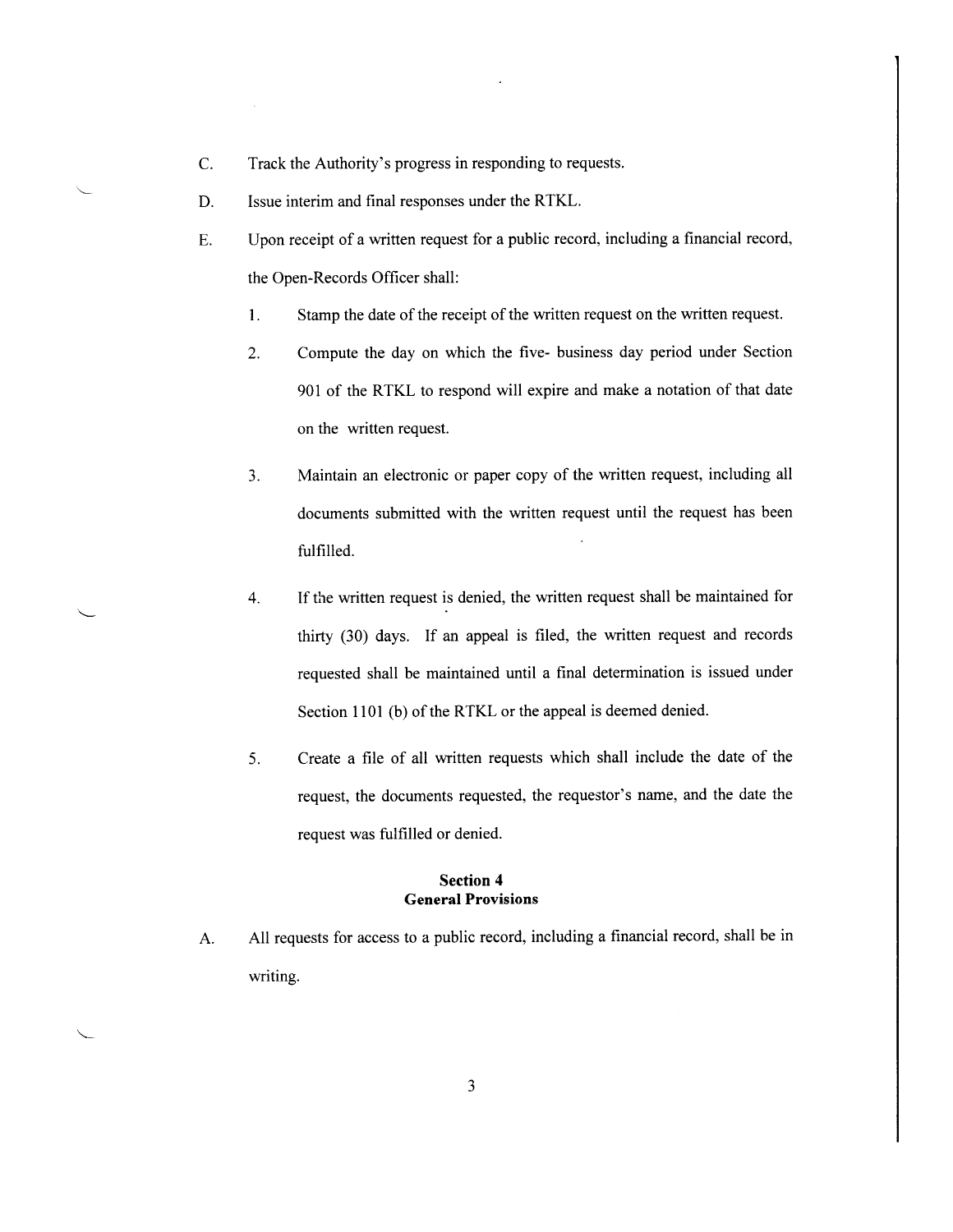**B.** Each written request shall be on the Authority's Right-To-Know Request Form

attached hereto as Exhibit "A" or on the form developed by the Office of Open Records. The Open-Records Officer may from time to time propose changes in the Authority's Right-To-Know Request Form which changes may be approved by motion duly passed by the Board of the Authority.

- $\mathcal{C}$ . Written requests personally delivered to the Authority shall be delivered during the normal business hours of the Authority.
- D. Written requests received by mail shall be sent to the attention of the Open-Records Officer and mailed to the following address:

Penn Township Sewage Authority. **Attention: Open-Records Officer** 1032 Nike Site Road Irwin, PA 15642

- E. Written requests sent by email or facsimile shall be deemed received on the Authority's first business day following the emailing or faxing of the request.
- F. Disruptive requests:
	- The Authority may deny a requester access to a record if the requester has  $1.$ made repeated requests for that same record and the repeated requests have placed an unreasonable burden on the agency.
	- A denial under this subsection shall not restrict the ability of the requester  $2.$ to request a different record.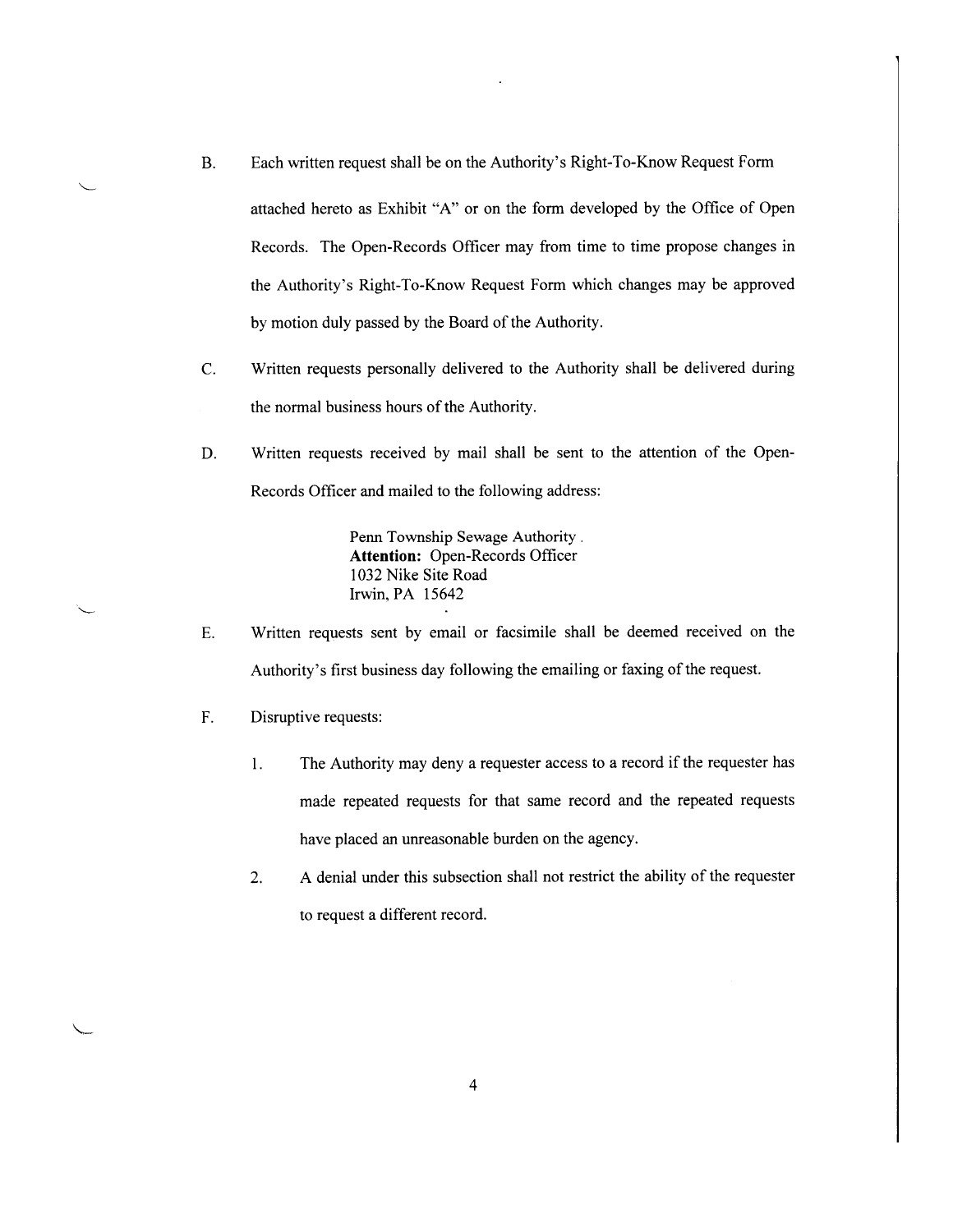- G. Disaster or potential damage:
	- The Authority may deny a requester access:  $1.$ 
		- $(i)$ when timely access is not possible due to fire, flood or other disaster; or
		- to historical, ancient or rare documents, records, archives and  $(ii)$ manuscripts when access may, in the professional judgment of the curator or custodian of records, cause physical damage or irreparable harm to the record.
	- To the extent possible, the contents of a public record under this  $2.$ subsection G shall be made accessible to a requester even when the record is physically unavailable.
- Authority discretion. The Authority may exercise its discretion to make any H. otherwise exempt record accessible for inspection and copying under the RTKL, if all of the following apply:
	- Disclosure of the record is not prohibited under any of the following:  $1.$ 
		- $(i)$ Federal or State law or regulation.
		- $(ii)$ Judicial order or decree.
	- $2.$ The record is not protected by a privilege.
	- $3.$ The Authority's Board determines that the public interest favoring access outweighs any individual, agency or public interest that may favor restriction of access.

5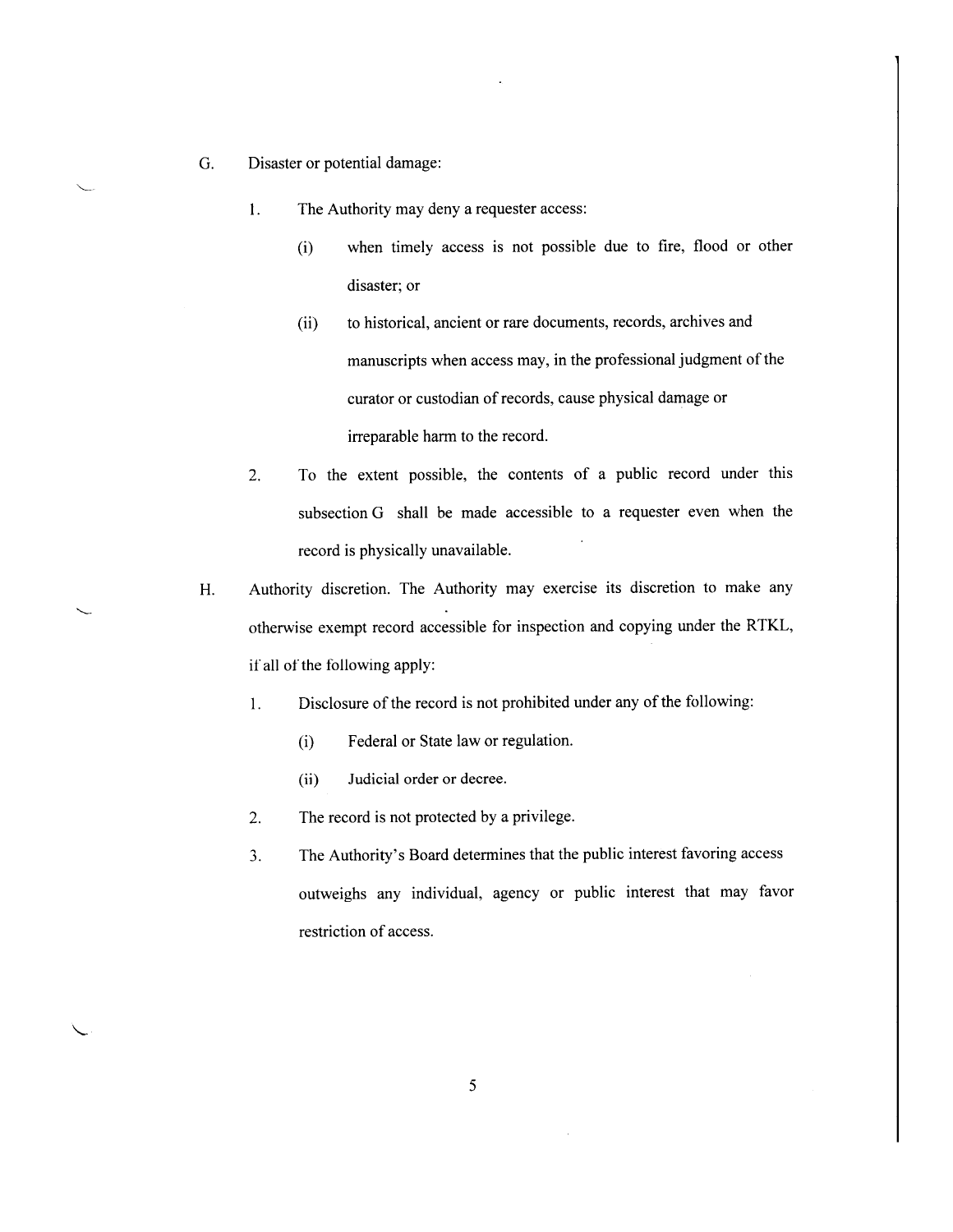Third Party Possession of Public Record.

- 1. A public record that is not in the possession of the Authority but is in the possession of a party with whom the Authority has contracted to perform a governmental function on behalf of the Authority, and which directly relates to the governmental function and is not exempt under the RTKL, shall be considered a public record of the Authority for purposes of this Resolution.
- $2.$ Nothing in this Resolution shall be construed to require access to any other record of the party in possession of the public record.
- $3.$ A written request for a public record in possession of a party other than the Authority shall be submitted to the Open-Records Officer of the Authority. Upon a determination that the record is subject to access under the RTKL, the Open-Records Officer shall assess the duplication fee established under the RTKL and upon collection shall remit the fee to the party in possession of the record if the party in possession duplicated the record.
- J. The right of access to a public record, including a financial record, does not include the right to remove the record from the control or supervision of the Open-Records Officer or the Authority.
- K. The Authority shall not limit the number of records that can be requested. The Authority shall not require the requester to disclose the purpose or motive in requesting access to the record.

 ${\bf I}.$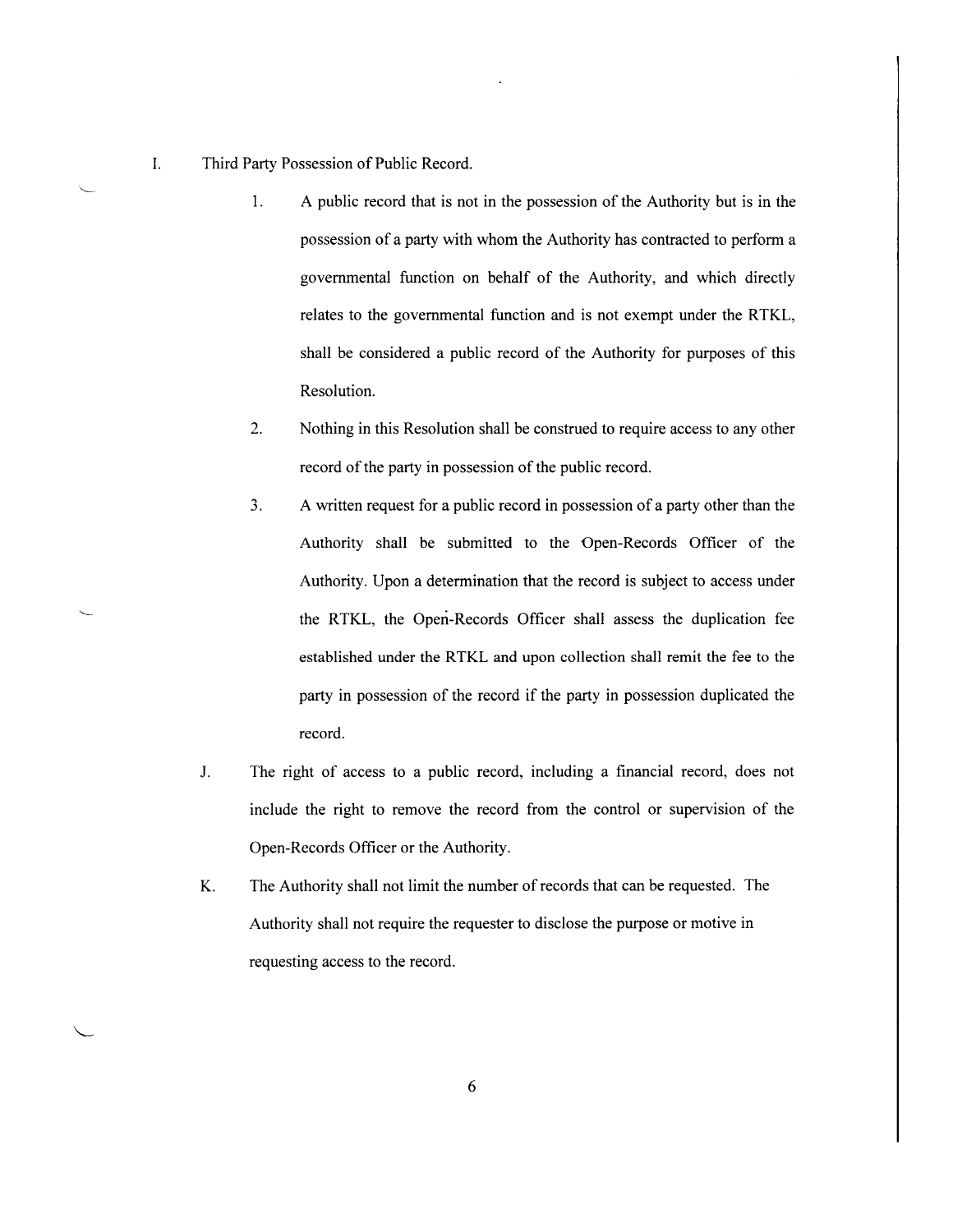- When responding to a written request, the Authority shall not be required to create L. a record which does not currently exist or to compile, maintain, format or organize a record in a manner which the Authority does not currently compile, maintain, format or organize the record.
- The Authority shall post on its internet website and at the offices of the Authority M. contact information for the Authority's Open-Records Officer, contact information for the Office of Open Records, the Authority's Right-To-Know Request Form to be used to request a public record, and a copy of this Resolution.
- The Authority shall not fulfill verbal requests, including anonymous verbal  $N<sub>1</sub>$ requests, for financial records.

# **Section 5** Form of Request, Response To Request, Granting of Request, Notification to Third Parties, **Denial of Request and Appeal Rights**

- **Contents of Written Request:** A.
	- $1.$ Each written request shall contain the following information:
		- Identification or description of the requested records in sufficient  $(i)$ detail to enable the Open-Records Officer to determine which records are being requested.
		- The medium in which the record is requested.  $(ii)$
		- Name and address to which the Authority should address its  $(iii)$ response.
- **B.** Response to Written Request:
	- If the Open-Records Officer determines that an extension of time is  $1.$ required to respond to a request in accordance with the factors stated in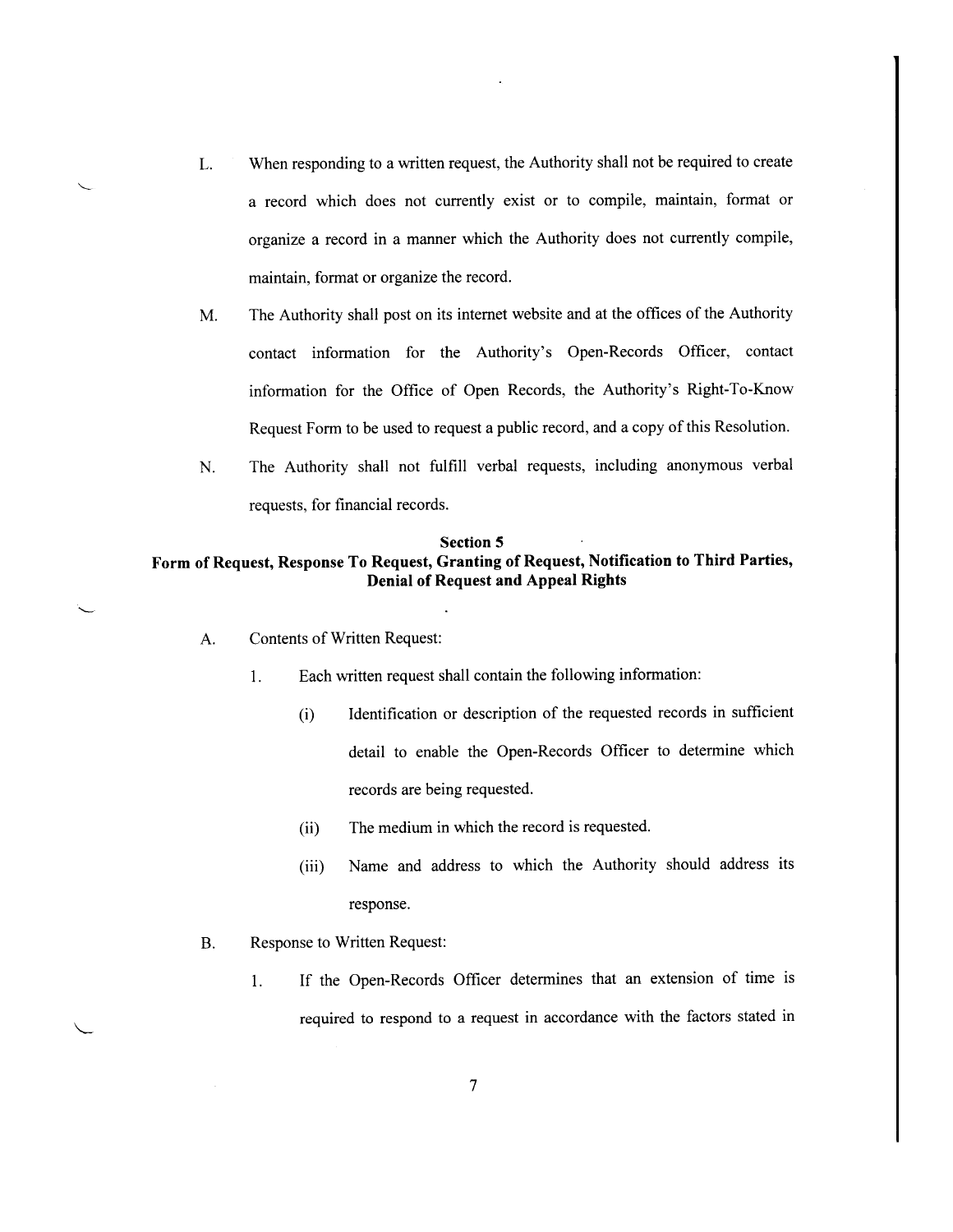Section 902(a) of the RTKL, written notice thereof shall be sent within five business days of the receipt of the written request. The written notice shall state that the request for access is being reviewed, the reason for the review, a reasonable date when the response is expected to be provided, and an estimate of the applicable fees owed when the record becomes available.

- If the date that a response is expected to be provider is in excess of thirty  $2.$ (30) days, following the five business days allowed for in Section 901 of the RTKL, the request for access shall be deemed denied unless the requester has agreed in writing to an extension to the date specified in the written notice.
- $3.$ If the requester agrees to the extension, the request shall be deemed denied on the day following the date specified in the written notice if the Authority has not provided a response by that date.
- $\overline{C}$ . **Granting of Request:** 
	- If the Open-Records Officer determines that the request will be granted, 1. the response shall inform the requester that access is granted, the medium in which the public record will be provided, and either include information as to the regular business hours of the Authority during which the public record is available for access or notify the requester that the record is available through publicly accessible electronic means or that the Authority will provide access to inspect the record electronically. The response shall also include a copy of the Authority's Fee Structure then in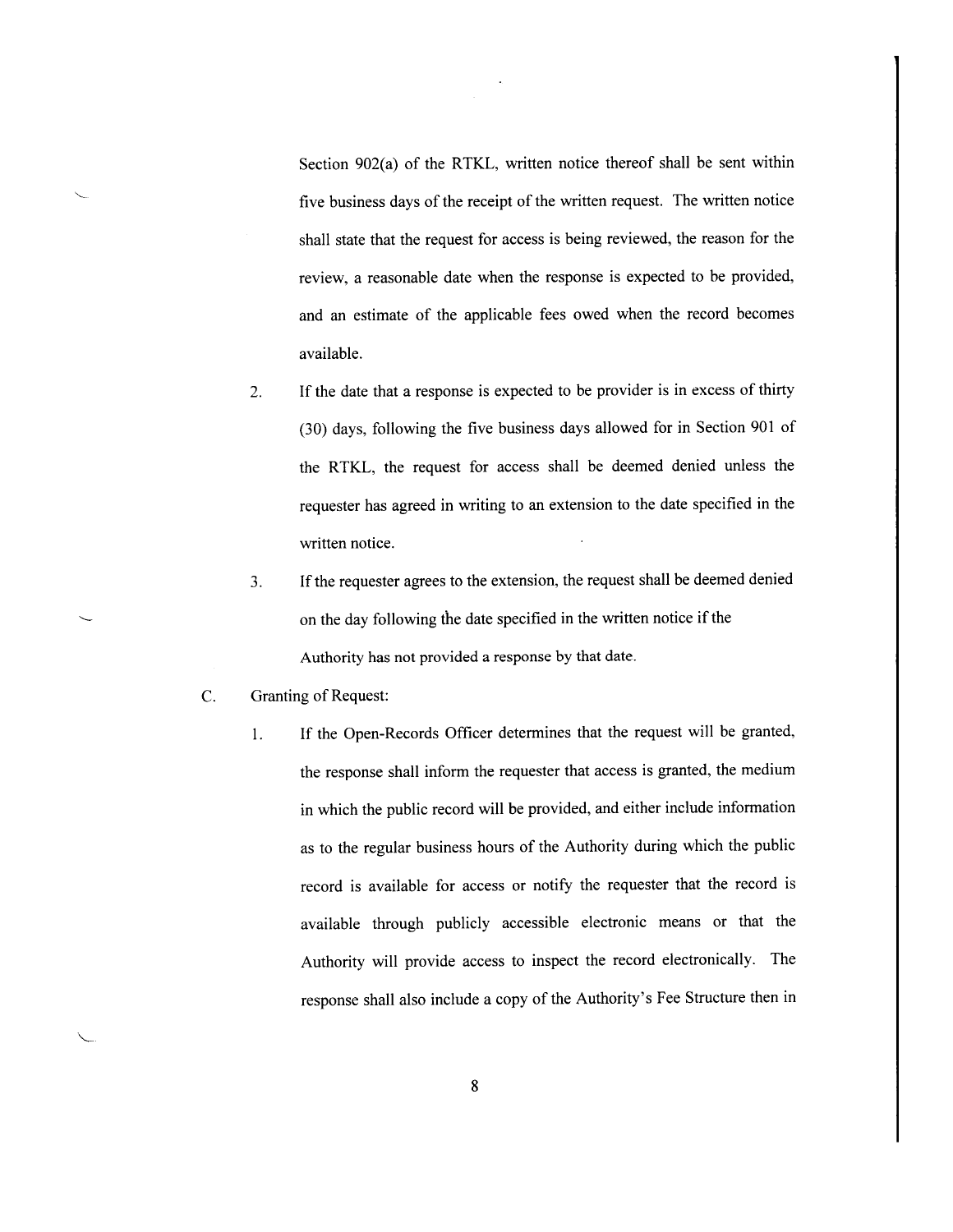effect. In the event the fees required to fulfill the request are expected to exceed \$100.00, the response shall state the amount the requester is to prepay before access to the record is permitted.

- A public record shall be provided to the requester in the medium requested  $2.$ if it exists in that medium; otherwise, it shall be provided in its existing medium. Nothing in this Resolution shall be construed to require access to any computer either of the Authority or an individual employee of the Authority.
- $3.$ In the event the Open-Records Officer notifies the requester that the record is available through publicly accessible electronic means or that the Authority will provide access to inspect the record electronically, and the requester is unwilling or unable to access the record electronically, the requester may, within thirty (30) days following receipt of the notification, submit a written request to the Authority to have the record converted to paper. The Authority shall provide access in printed form within five days of the receipt of the written request for conversion to paper.
- If the Open-Records Officer determines that a public record contains  $\overline{4}$ . information which is subject to access as well as information which is not subject to access, the Open-Records Officer's written response shall grant access to the information which is subject to access and deny access to the information which is not subject to access. If the information which is not subject to access is an integral part of the public record and cannot be

9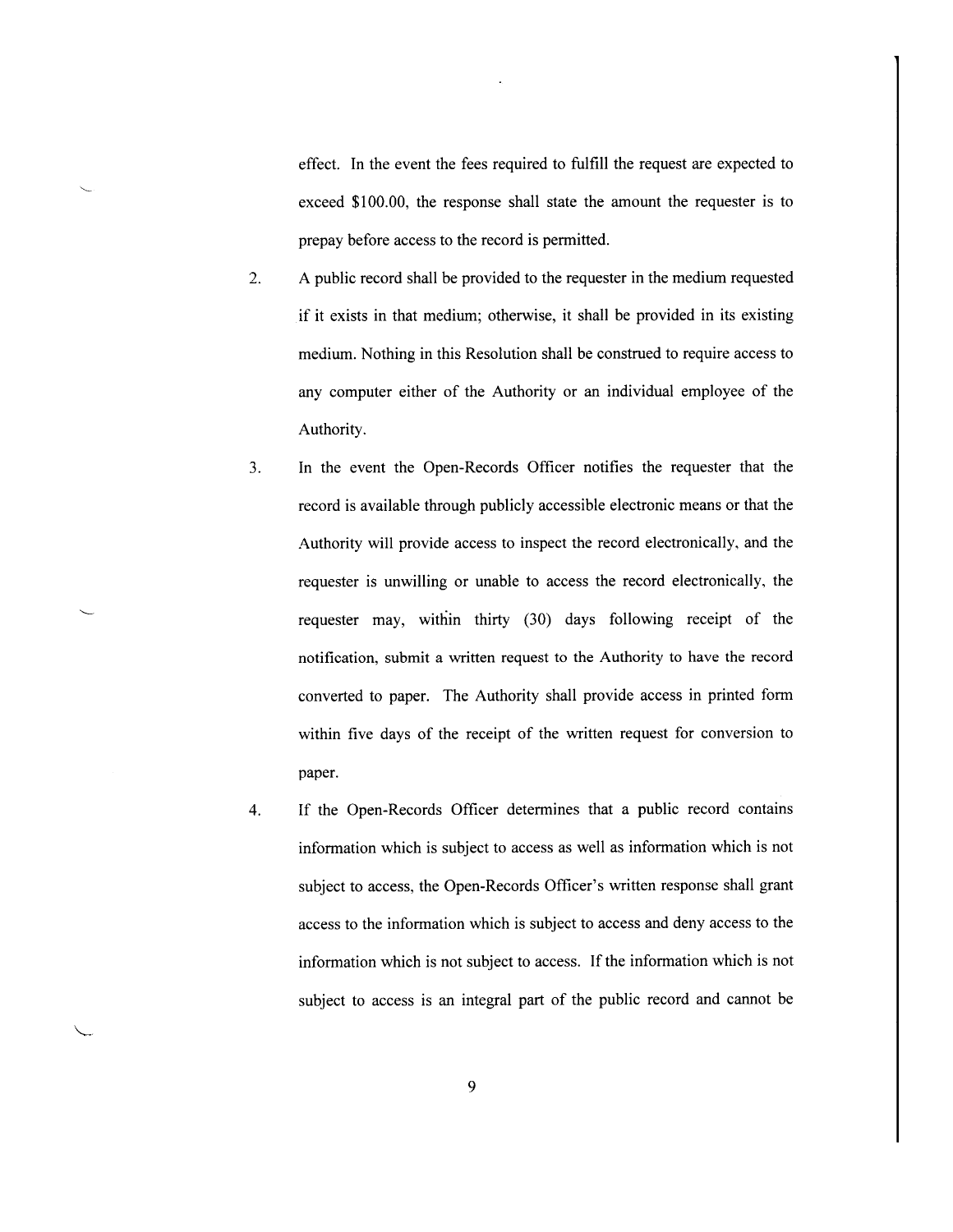separated, the Open-Records Officer shall redact from the record the information which is not subject to access, and the response shall grant access to the information which is subject to access. The Authority shall not deny access to a record if the information which is not subject to access is able to be redacted. Information the Authority redacts in accordance with this subsection shall be deemed a denial under Chapter 9 of the RTKL.

- If the Open Records Officer responds to the requester that a copy of the 5. requested records are available for delivery at the offices of the Authority, and the requester does not retrieve the records within sixty (60) days of the Authority's response, the Authority shall dispose of any copies which have not been retrieved and retain any fees paid to date.
- Notification to Third Parties. D.
	- If, in response to a request, the Authority produces a record that is not a  $1<sub>1</sub>$ public record, the Authority shall notify any third party that provided the record to the Authority, the person that is the subject of the record and the requester.
	- The Authority shall notify a third party of a request for a record if the third  $2.$ party provided the record and included a written statement signed by a representative of the third party that the record contains a trade secret or confidential proprietary information. Notification shall be provided within five business days of receipt of the request for the record. The third party shall have five business days from receipt of the notification from the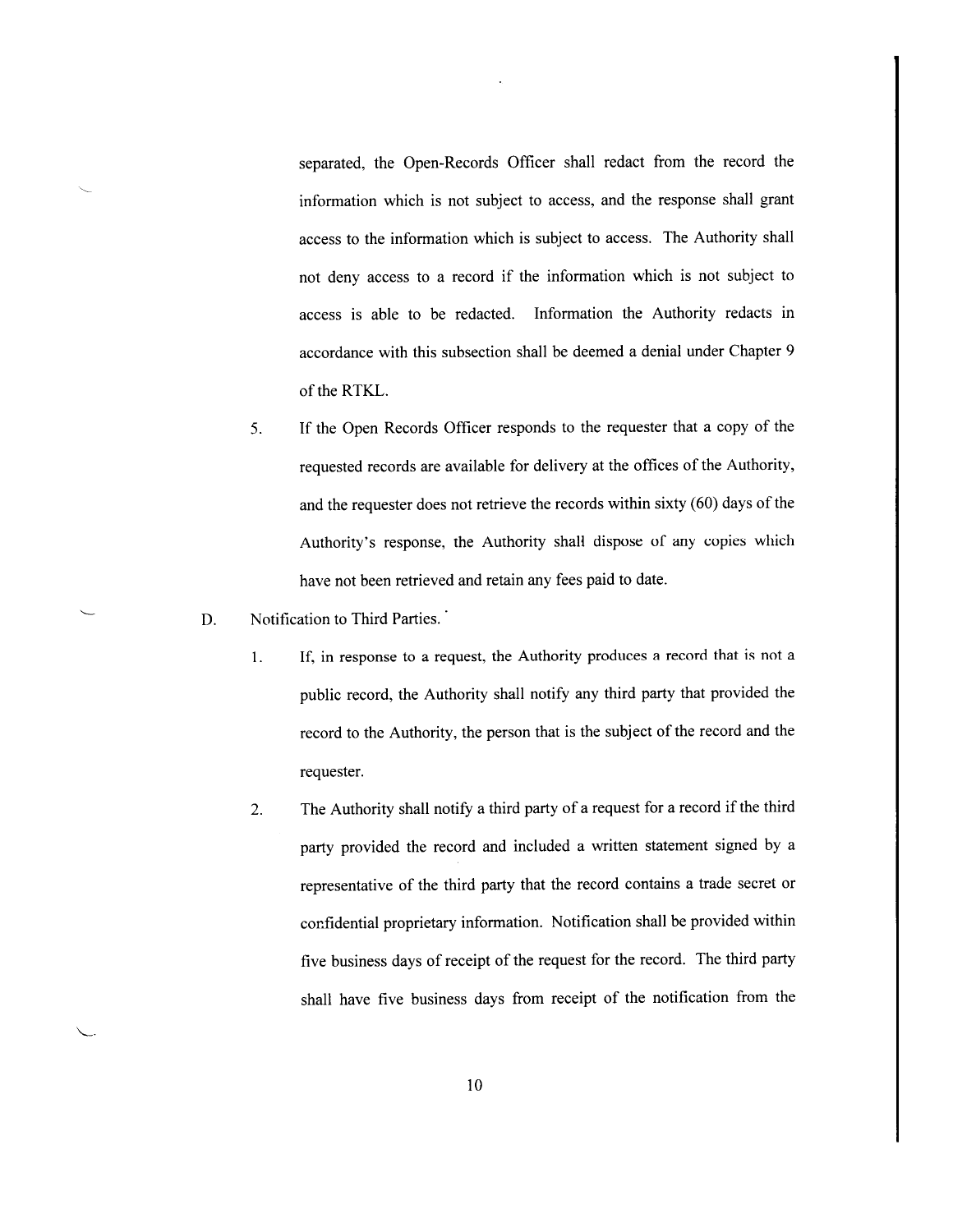Authority to provide input on the release of the record. The Authority shall deny the request for the record or release the record within ten business days of the provision of notice to the third party and shall notify the third party of the decision.

- E. Denial of Request
	- If the Open-Records Officer denies a request for access to a public record,  $\mathbf{1}$ . whether in whole or in part, the denial shall be issued in writing and shall include:
		- A description of the requested record.  $(i)$
		- The specific reasons for the denial, including citation of the  $(ii)$ supporting legal authority in the RTKL, this Resolution, or other applicable law.
		- The typed or printed name, title, business address, business  $(iii)$ telephone number and signature of the Open Records Officer on whose authority the denial was issued.
		- Date of response.  $(iv)$
		- Procedure for the requester to appeal a denial of access.  $(v)$
- F. Appeal of a Denial
	- If a written request for access to a public record is denied or deemed 1. denied, the requester may file an appeal with the Office of Open Records within fifteen business days of the mailing date of the Open Records Officer's response or deemed denial.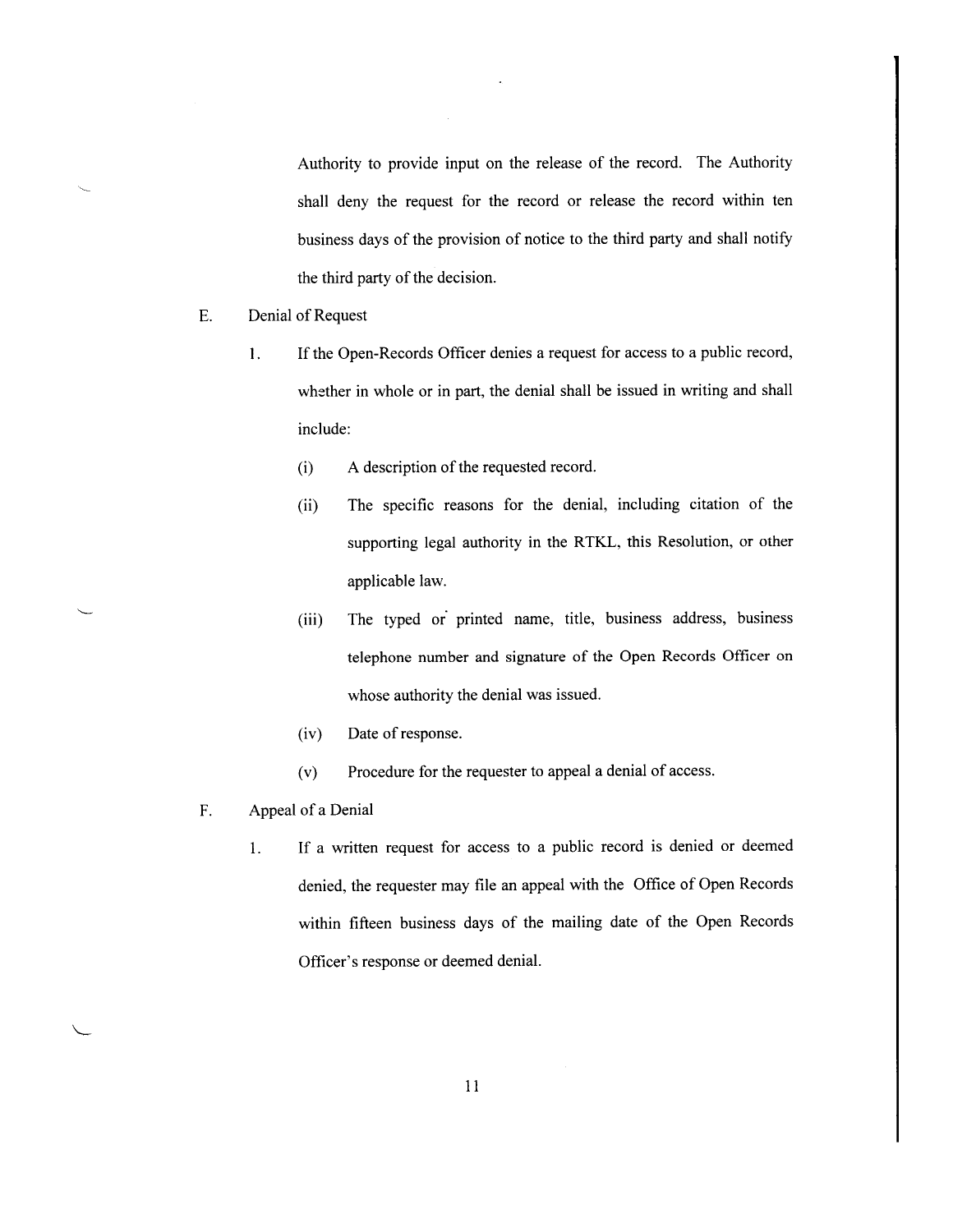#### **Section 6 Fee Structure**

- A. Duplication Fee. Pursuant to Section 1307 of the RTKL, fees for duplication of public records are established from time to time by the Office of Open Records. Attached hereto and marked Exhibit "B" is a copy of the current Fee Structure established by the Office of Open Records. The Authority hereby adopts the maximum allowed fee of \$0.25 per page for copies as set forth in the current Fee Structure established by the Office of Open Records. In the event the Office of Open Records increases the maximum allowed fee for copies, the Authority may by motion duly passed by the Board of the Authority adopt all or any portion of the increase in the maximum allowed fee for copies. The duplication fee applies to either a single-sided copy or one side of a double-sided black-and-white copy of a standard  $8.5$ " x 11" page.
- The Authority hereby establishes a fee of \$25.00 per record **B.** Certification Fee. for official certification of a copy of a record. The requester must request certification in writing and pay the certification fee at the time the request for certification is made. The certification fee does not include notarization fees. The Authority may from time to time increase or decrease the certification fee herein established by motion duly passed by the Board of the Authority.
- $C<sub>1</sub>$ No fees may be imposed for a review of a request or for a review of a record to determine whether the record is a public record or financial record subject to access pursuant to the RTKL.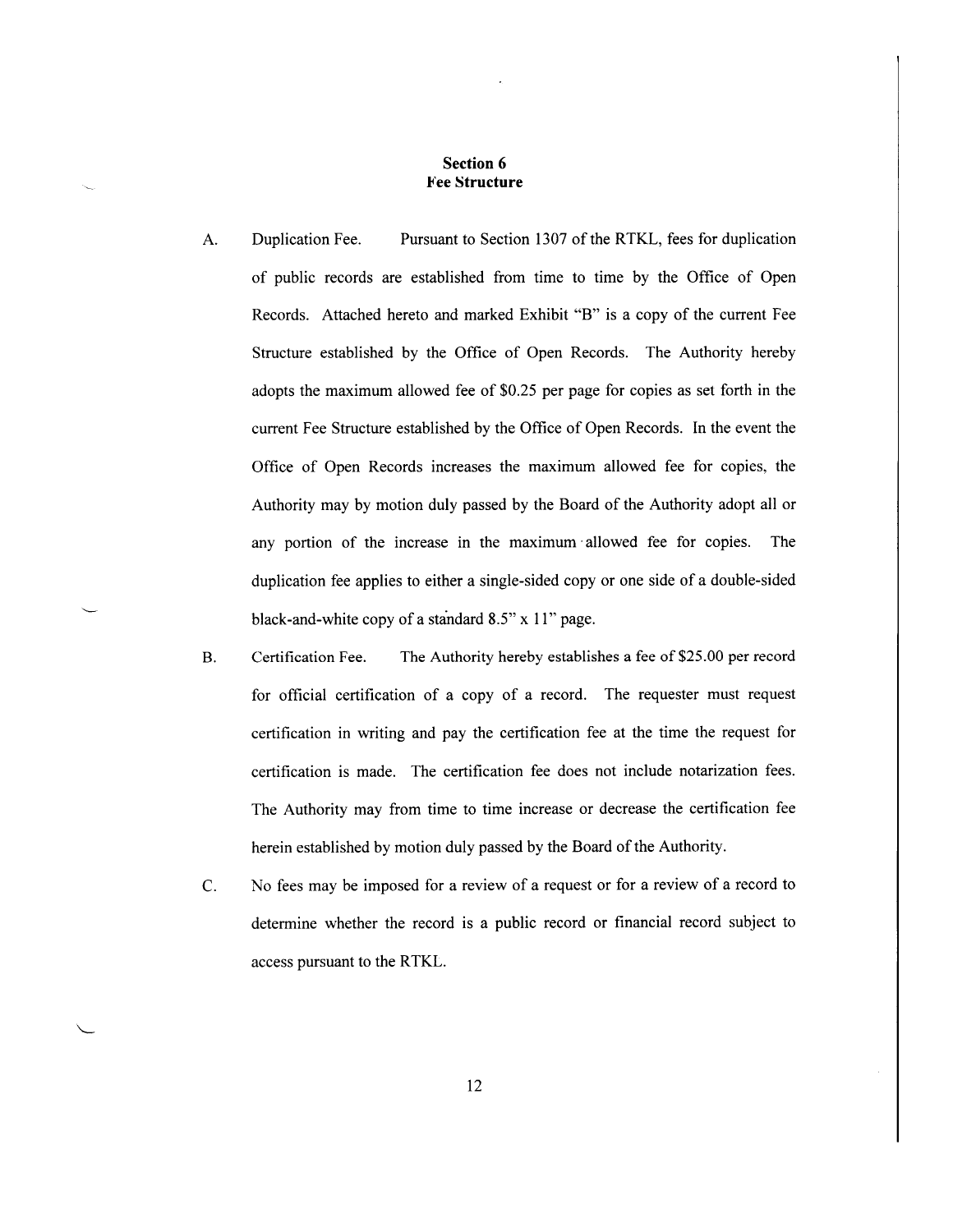Pursuant to Section 1307 (g) of the RTKL, the Authority may charge a fee for the D. reasonable costs necessarily incurred by the Authority for complying with the request.

#### **Section 7 Record Retention and Website Publication Policies**

The Authority may from time to time establish, modify and rescind by motion duly adopted by the Board policies regarding the retention of Authority records and the publication thereof on the Authority's website; provided all such policies shall be in compliance applicable provisions of law.

# **Section 8 Effective Date**

This Resolution shall take effect on the date of its adoption.

# **Section 9** Repeal

All resolutions or parts of resolutions which are contrary to or conflict with the provisions of this Resolution are hereby repealed to the extent necessary to give this Resolution full force and effect.

# **Section 10 Public Meeting**

It is acknowledged that this Resolution is being duly adopted by the Authority at a public meeting held on the 20<sup>th</sup> day of January, 2009.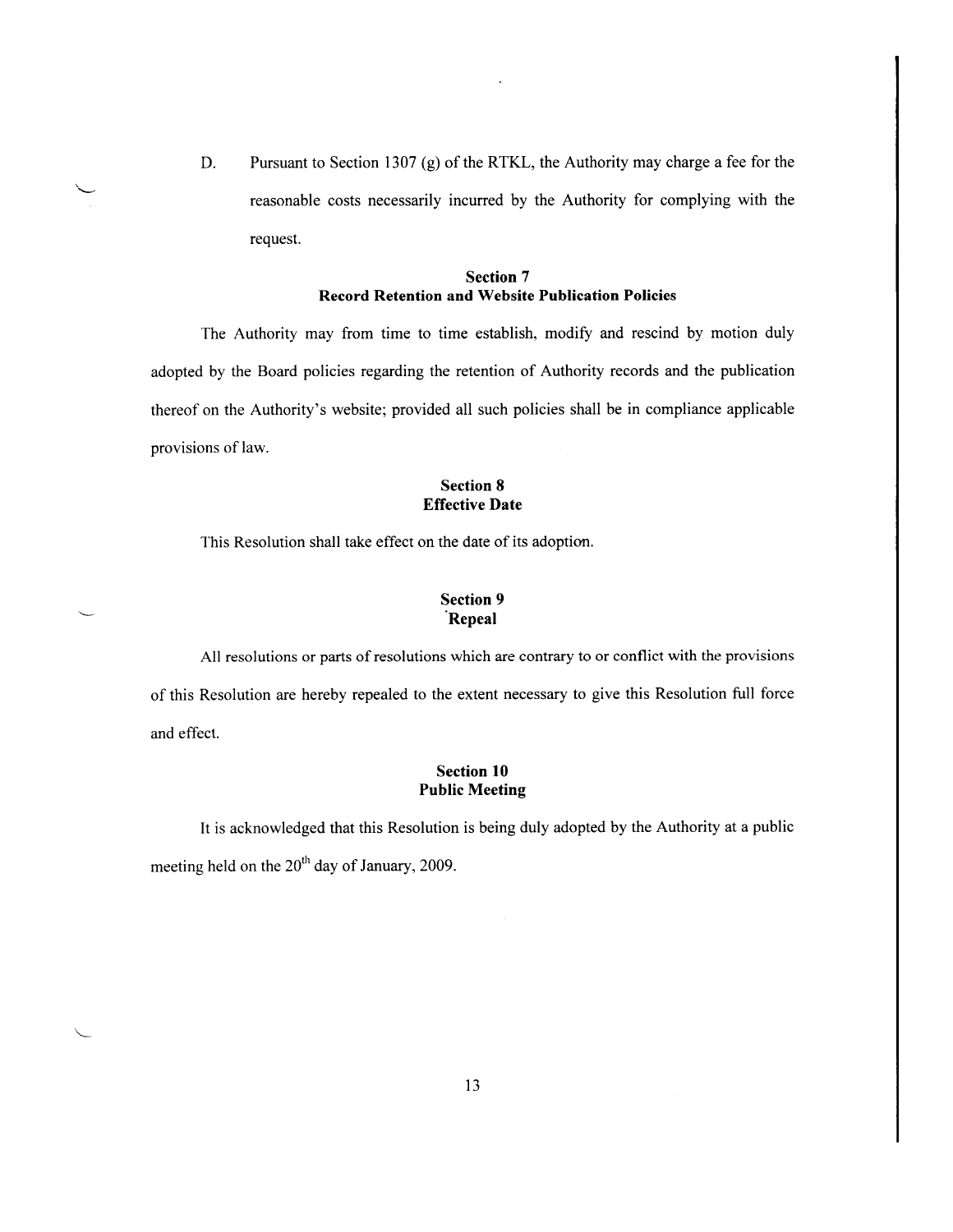# **Section 11** Severability

If any provision, sentence, clause, section or other part of this Resolution is found to be unconstitutional, illegal or invalid, such unconstitutionality, illegality or invalidity shall not affect or impair any of the remaining provisions, sentences, clauses, sections or other parts of this Resolution.

# **Section 12 Short Title Name**

The short title name of this Resolution shall be the "Right-To-Know Resolution".

ADOPTED this 20<sup>th</sup> day of January, 2009.

PENN TOWNSHIP SEWAGE AUTHORITY:

Drieno' Cento By:

Attest: A.P. Nuzzo, Secretary

(Authority Seal)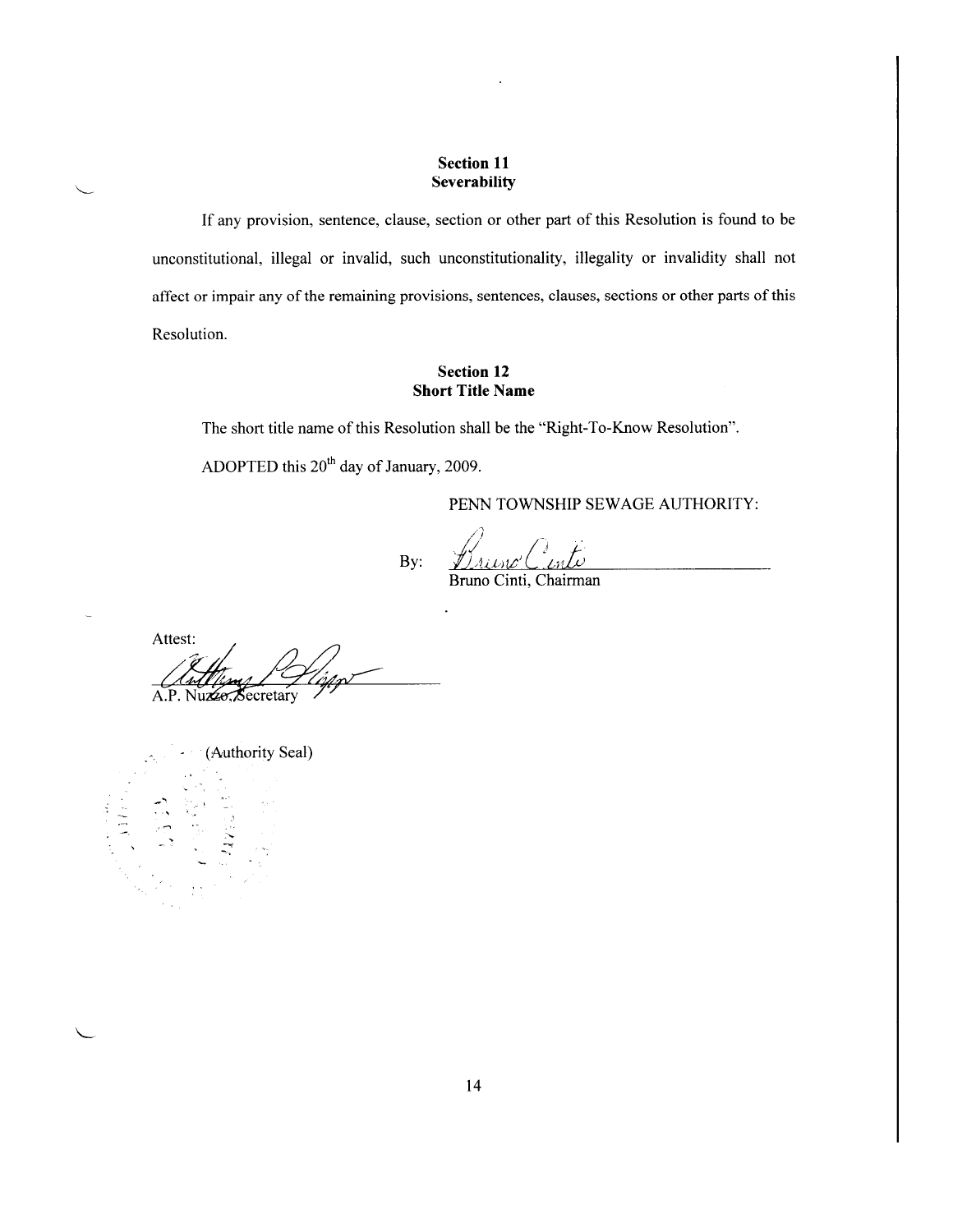# PENN TOWNSHIP SEWAGE AUTHORITY 1032 Nike Site Road Irwin, PA 15642

 $\ddot{\phantom{a}}$ 

# 724-744-4333 724-744-0505

#### RIGHT-TO-KNOW REQUEST FORM

| Date Requested:                                                                                               |                     | the contract of the contract of the contract of the contract of the contract of the                                  |
|---------------------------------------------------------------------------------------------------------------|---------------------|----------------------------------------------------------------------------------------------------------------------|
| Request Submitted By:                                                                                         |                     |                                                                                                                      |
| Name of Requester:                                                                                            |                     |                                                                                                                      |
| <b>Street Address:</b>                                                                                        |                     | <u> Alexandro de la contrada de la contrada de la contrada de la contrada de la contrada de la contrada de la co</u> |
| City/State/County (Required):                                                                                 |                     |                                                                                                                      |
| Telephone (Optional):                                                                                         |                     | $\sim 10$                                                                                                            |
| Records Requested:<br>Provide as much specific detail as possible so the agency can identify the information. |                     |                                                                                                                      |
|                                                                                                               |                     | <u> 1980 - Januar Alexandro III, martxoar eta biztanleria eta mondoa eta hiri zuen ziren ziren ziren ziren ziren</u> |
|                                                                                                               | Yes                 | - No                                                                                                                 |
| Do you want to inspect the records?                                                                           | Yes                 | - No                                                                                                                 |
| Do you want Copies?<br>Do you want certified copies of records?                                               | Yes                 | ™o                                                                                                                   |
| Right to know officer:                                                                                        | Stanley J. Caroline |                                                                                                                      |
| Date Received by the Agency:                                                                                  |                     |                                                                                                                      |

\*\* Public bodies may fill anonymous verbal or written requests. If the requestor wishes to pursue the relief and remedies provided for in this Act, the request must be in writing. (Section 702.) Written requests need not include an explanation why information is sought or the intended use of the information unless otherwise required by law. (Section 703).

Exhibit "A"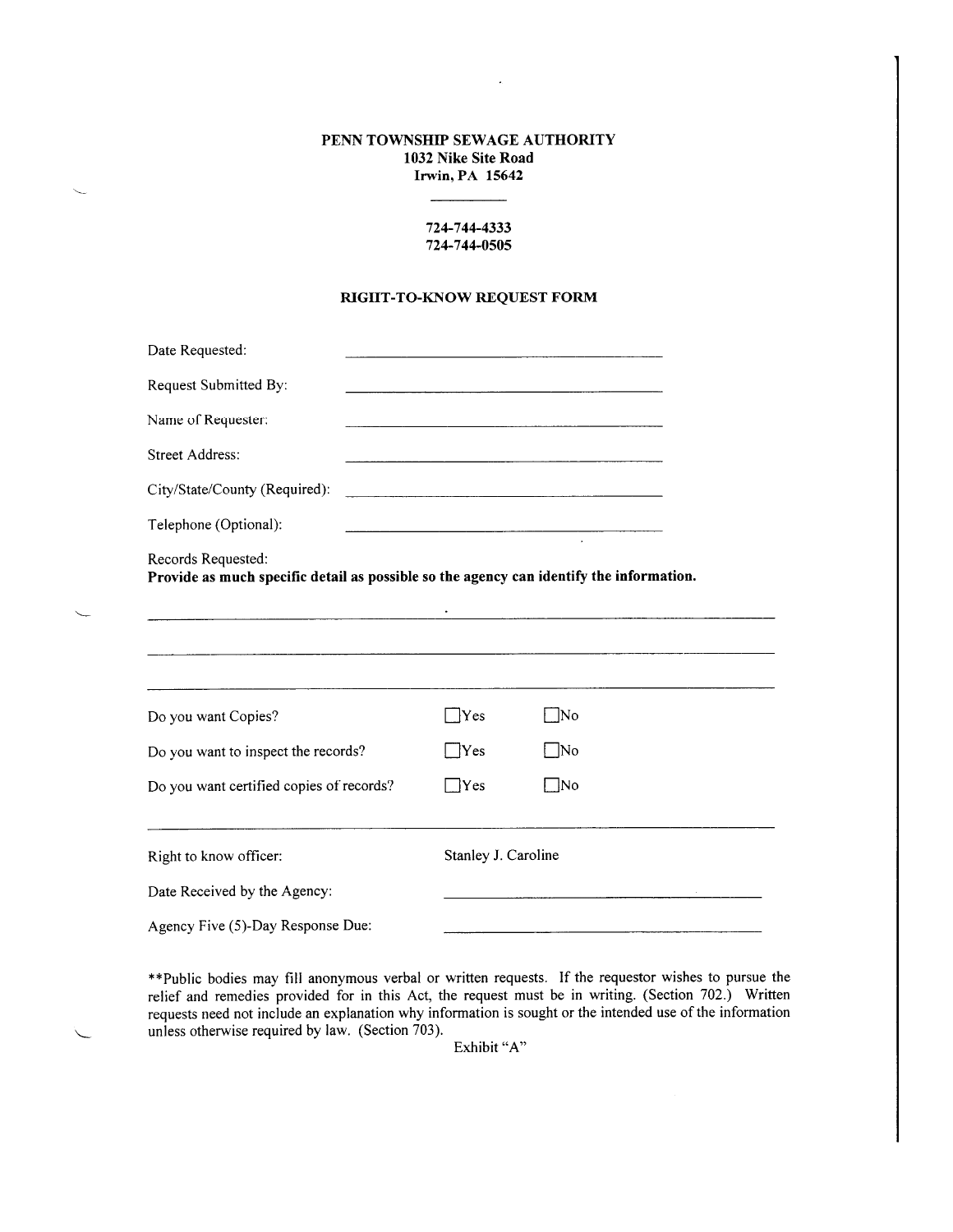|                                                                            |                                                                                                                                                                                                                                                                                                                  | PA STATE AGENCIES                                                                                                                                                                                                        | <b>ONLINE SERVICES</b>                                                                                                                                                                                                                                                                                                                                     | --search PA--<br>Freedom of Information Act |  |  |
|----------------------------------------------------------------------------|------------------------------------------------------------------------------------------------------------------------------------------------------------------------------------------------------------------------------------------------------------------------------------------------------------------|--------------------------------------------------------------------------------------------------------------------------------------------------------------------------------------------------------------------------|------------------------------------------------------------------------------------------------------------------------------------------------------------------------------------------------------------------------------------------------------------------------------------------------------------------------------------------------------------|---------------------------------------------|--|--|
| <b>Open Records</b>                                                        |                                                                                                                                                                                                                                                                                                                  |                                                                                                                                                                                                                          |                                                                                                                                                                                                                                                                                                                                                            |                                             |  |  |
| About the Office                                                           | Open Records > Fees                                                                                                                                                                                                                                                                                              |                                                                                                                                                                                                                          |                                                                                                                                                                                                                                                                                                                                                            |                                             |  |  |
| Contact Us                                                                 |                                                                                                                                                                                                                                                                                                                  |                                                                                                                                                                                                                          |                                                                                                                                                                                                                                                                                                                                                            |                                             |  |  |
| Right-To-Know-Law                                                          |                                                                                                                                                                                                                                                                                                                  |                                                                                                                                                                                                                          |                                                                                                                                                                                                                                                                                                                                                            |                                             |  |  |
| Citizens' Guide                                                            | pennsylvania                                                                                                                                                                                                                                                                                                     |                                                                                                                                                                                                                          |                                                                                                                                                                                                                                                                                                                                                            |                                             |  |  |
| FAQs                                                                       |                                                                                                                                                                                                                                                                                                                  | OPEICE OF DREN RECORDS                                                                                                                                                                                                   |                                                                                                                                                                                                                                                                                                                                                            |                                             |  |  |
| Forms                                                                      | Fee Structure (Download: PDF Version)                                                                                                                                                                                                                                                                            |                                                                                                                                                                                                                          |                                                                                                                                                                                                                                                                                                                                                            |                                             |  |  |
| Fees                                                                       |                                                                                                                                                                                                                                                                                                                  | Section 1307 of the Right-To-Know law requires the Office of Open Records to establish a fee structure                                                                                                                   |                                                                                                                                                                                                                                                                                                                                                            |                                             |  |  |
| Guides                                                                     |                                                                                                                                                                                                                                                                                                                  | for Commonwealth Agencies and Local Agencies. To promote uniformity among all agencies, the Office of<br>Open Records encourages Judicial and Legislative agencies, which can set their own fees, to adopt the following |                                                                                                                                                                                                                                                                                                                                                            |                                             |  |  |
| <b>Final Determinations</b>                                                | fee structure. All agencies are advised that duplication fees can be waived.                                                                                                                                                                                                                                     |                                                                                                                                                                                                                          |                                                                                                                                                                                                                                                                                                                                                            |                                             |  |  |
| <b>Advisory Opinions</b>                                                   | The Office of Open Records establishes the following fee structure in accordance with the law. The Law<br>requires that the Office of Open Records review the fee structure biannually. The Office will review the fee<br>structure in June of 2009. Any updates will be placed on our website by June 30, 2009. |                                                                                                                                                                                                                          |                                                                                                                                                                                                                                                                                                                                                            |                                             |  |  |
| Advisories                                                                 |                                                                                                                                                                                                                                                                                                                  | <b>Fee Structure</b>                                                                                                                                                                                                     |                                                                                                                                                                                                                                                                                                                                                            |                                             |  |  |
| Appeals Process -<br><b>Interim Guidelines</b>                             | Record Type                                                                                                                                                                                                                                                                                                      |                                                                                                                                                                                                                          | Fee                                                                                                                                                                                                                                                                                                                                                        |                                             |  |  |
| <b>Informal Mediation</b>                                                  | Copies:                                                                                                                                                                                                                                                                                                          |                                                                                                                                                                                                                          | Between 10 per page to a maximum .25 per                                                                                                                                                                                                                                                                                                                   |                                             |  |  |
| Training                                                                   | (A "photocopy" is either a single-sided copy or<br>one side of a double-sided black-and-white copy<br>of a standard 8.5" x 11" page)                                                                                                                                                                             | page.                                                                                                                                                                                                                    |                                                                                                                                                                                                                                                                                                                                                            |                                             |  |  |
| <b>External Links</b>                                                      |                                                                                                                                                                                                                                                                                                                  |                                                                                                                                                                                                                          |                                                                                                                                                                                                                                                                                                                                                            |                                             |  |  |
| <b>News</b><br><b>Registered Open</b><br><b>Records Officers</b><br>Log In | Certification of a Record:                                                                                                                                                                                                                                                                                       | include notarization fees.                                                                                                                                                                                               | An agency may impose reasonable fees for<br>official certification of copies if the certification<br>is at the behest of the requester and for the<br>purpose of legally verifying the public record.<br>The Office of Open Records recommends no<br>more than \$5 per record to certify a public<br>record. Please note that certification fees do not    |                                             |  |  |
|                                                                            | Specialized documents:<br>(For example, but not limited to, blue prints, color<br>copies, non-standard sized documents)                                                                                                                                                                                          | <b>Actual Cost</b>                                                                                                                                                                                                       |                                                                                                                                                                                                                                                                                                                                                            |                                             |  |  |
|                                                                            | Facsimile/Microfiche/Other Media:                                                                                                                                                                                                                                                                                | Actual Cost                                                                                                                                                                                                              |                                                                                                                                                                                                                                                                                                                                                            |                                             |  |  |
|                                                                            | <b>Redaction Fee:</b>                                                                                                                                                                                                                                                                                            |                                                                                                                                                                                                                          | No Redaction Fee May be Imposed                                                                                                                                                                                                                                                                                                                            |                                             |  |  |
|                                                                            | <b>Conversion to Paper:</b>                                                                                                                                                                                                                                                                                      |                                                                                                                                                                                                                          | If a record is only maintained electronically or in<br>other non-paper media, duplication fees shall be<br>limited to the lesser of the fee for duplication on<br>paper or the fee for duplication in the original<br>media unless the requester specifically requests<br>for the record to be duplicated in the more<br>expensive medium. (Sec. 1307(e)). |                                             |  |  |
|                                                                            | Postage Fees:                                                                                                                                                                                                                                                                                                    | Cost of Mailing                                                                                                                                                                                                          | Fees for Postage May Not Exceed the Actual                                                                                                                                                                                                                                                                                                                 |                                             |  |  |
|                                                                            |                                                                                                                                                                                                                                                                                                                  | Please Also Be Advised:                                                                                                                                                                                                  |                                                                                                                                                                                                                                                                                                                                                            |                                             |  |  |
|                                                                            |                                                                                                                                                                                                                                                                                                                  |                                                                                                                                                                                                                          |                                                                                                                                                                                                                                                                                                                                                            |                                             |  |  |
|                                                                            | Exhibit                                                                                                                                                                                                                                                                                                          | "R"                                                                                                                                                                                                                      |                                                                                                                                                                                                                                                                                                                                                            |                                             |  |  |

 $\overline{a}$ 

1/13/2009 11:26 AM